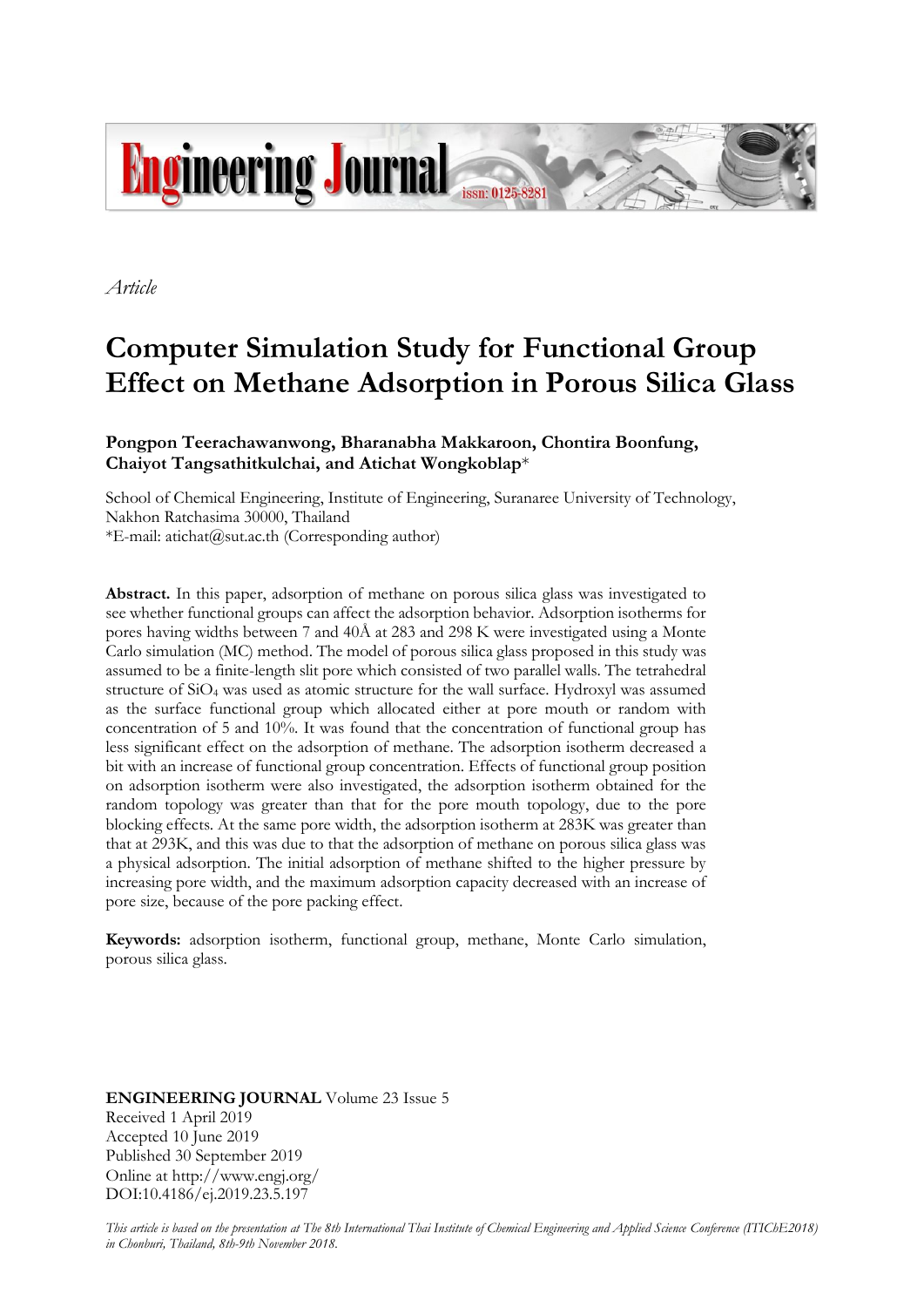## **1. Introduction**

To develop the new material for gas purification and separation processes or energy storage as a vehicular fuel has been of significant interest to scientists and engineers, and adsorption processis one of the commonly used unit operations for these applications. This is due to that it consumes lower energy than other processes such as liquid-liquid extraction and distillation processes. Most adsorbents used in adsorption process are nanoporous materials which fluid mostly confines in micropores due to the stronger interaction between fluids and pore surfaces. Therefore the physical and porous properties of these new materials have to be investigated and characterized, because the adsorption capacity of fluid in nanopores depends on total surface area, mesopore and micropore volumes of porous solid. Although there are many types of adsorbents used in adsorption processes e.g. activated carbon, zeolite and metal organic framework (MOF), porous silica glass has become an importance adsorbent used in many applications, this is due to its high thermal and chemical stability, high mechanical strength and very narrow pore size distribution. Methane is implicated as one of greenhouse gases that can cause global warming due to greenhouse effects, therefore the utilization and reduction of greenhouse gases are becoming more important. Adsorption technique, such as membrane technology and pressure swing adsorption together with porous adsorbents, is one of promising candidates for these separations [1]. Therefore study of methane adsorption helps to tailor porous solid absorbent for energy storage application, and this issue becomes an attractive area for researchers in the field of fuel cell technology [2]. It is found in the literature that metal catalyst can enhance the adsorption of methane and this will lead to the development of methane fuel cell [1-2]. In this study, porous silica glass is used as the adsorbent for investigation the adsorption behavior of methane to see whether the functional group can enhance the adsorption capacity.

Molecular simulation can be used as a tool to study the fluid adsorption in confined space of nanopores, for the purpose of modelling, porous silica pores mostly are assumed to be cylinder. In reality, porous glass is amorphous and contains various pore shapes. It is proposed in the literature that the simple pore model can be used to describe the adsorption behavior on porous glass quite well [3]. In this work, we construct a simple pore model of finite-length slit pore to show the adsorption behavior of methane (CH4) in different widths. In material and method section, firstly porous glass and fluid models are described, and then the simulation methodology is presented. In results and discussion section, the effect of functional group concentration and position on adsorption behavior of methane will be discussed. Concluding remark is summarized in the last section.

### **2. Material and Method**

### **2.1. Molecular Model of Methane**

The molecular model of methane is assumed to be a spherical model of one single Lennard-Jones (LJ) fluid, this is due to the assumption that methane is a non-polar molecule. The LJ 12-6 equation is used to evaluate the interaction potential between methane molecules [4-5], and that between methane and SiO4. In the case of surface functional group, the additional potential energy between methane and functional group is also approximated and the LJ 12-6 equation is also applied. The collision diameter ( $\sigma_{\text{ff}}$ ) of methane is 3.73Å and the energy well depth ( $\varepsilon_{ff}/k_b$ ) of methane is 148.0K [6].

$$
\varphi_{ij} = 4\varepsilon_{ij} \left[ \left( \frac{\sigma_{ij}}{r_{ij}} \right)^{12} - \left( \frac{\sigma_{ij}}{r_{ij}} \right)^{6} \right]
$$
\n(1)

where  $\varphi_{ij}$  is the potential energy between site i and site j on two molecules,  $r_{ij}$  is the distance between the two sites,  $\varepsilon_{ij}$  is the well depth of the interaction energy,  $\sigma_{ij}$  is the collision diameter of sites and  $k_b$  is Boltzmann's constant.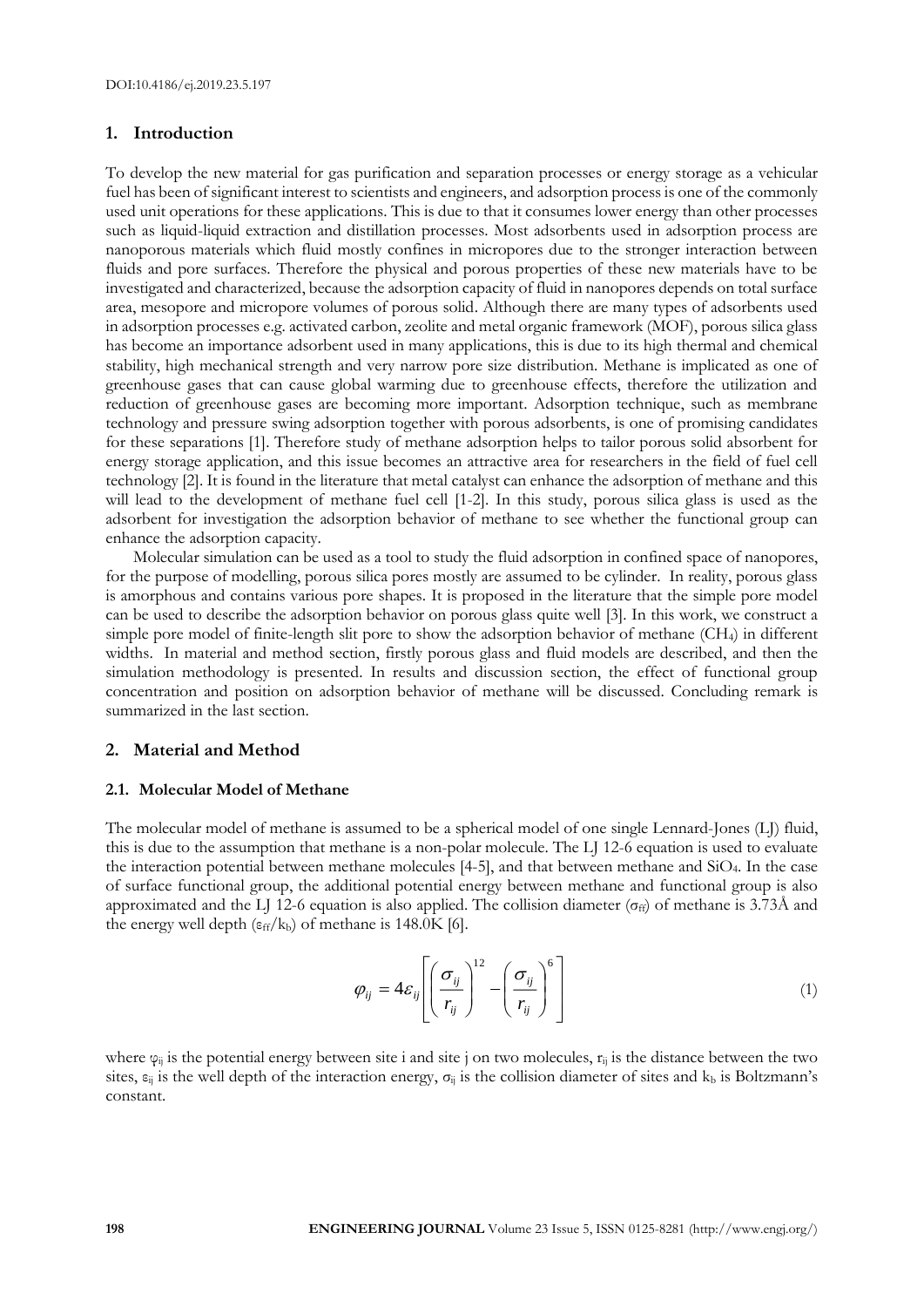## **2.2. Molecular Model of Porous Silica Glass**

In this work, the porous silica glass model is assumed to be a slit-shape geometry and finite in length. Two walls of the slit pore are parallel and perpendicular to the z axis, and each wall comprises of  $SiO<sub>4</sub>$  crystals which formed tetrahedral structure. Silicon is located at the tetrahedral centre and four atoms of oxygen are allocated at the tetrahedral vertices. These four dispersive sites have negative charge of -0.36*e*, and silicon has positive charge of  $+0.18e$  [7]. The molecular parameters of SiO<sub>4</sub> used in this study are  $\epsilon_{ss}/k_b$  of 185.0 K,  $\sigma_{ss}$ of 2.708Å [8] and the O-Si-O angle of 147° [9]. Two walls are separated from each other with the pore width (H) as shown in Fig. 1 and the length of porous silica glass in x and y axis are 100Å.



Fig. 1. The porous silica glass model with  $SiO<sub>4</sub>$  crystal structure.

#### **2.3. Molecular Model of Surface Functional Group**

The surface functional group used in this present work is assumed to be the hydroxyl group (OH). The LJ dispersive site of functional group is the center of oxygen and has negative charge of -0.64*e*. A distance between dispersive site and the pore wall is 1.364Å where the dispersive site is perpendicular to the wall. The center of hydrogen has positive charge of +0.45*e* and is located far from the center of the functional group about 0.96Å. Molecular parameters of OH used in this study are  $\epsilon_{ss}/k_b$  of 78.23K,  $\sigma_{ss}$  of 3.07Å and the angle of O-H of 109 [10]. Two models of functional group allocation are used in this study to investigate the effects of functional group position on methane adsorption isotherm. Hydroxyl groups are placed randomly on solid surfaces as presented in Fig. 2(a) for the first model. While the second model, the location of functional groups are fixed at the pore mouth as shown in Fig. 2(b). Hereafter, the terms *random* and *fix* topologies will be used to represent the first and second models, respectively.



Fig. 2. The allocation of functional groups on porous silica glass model (a) random and (b) fix topologies.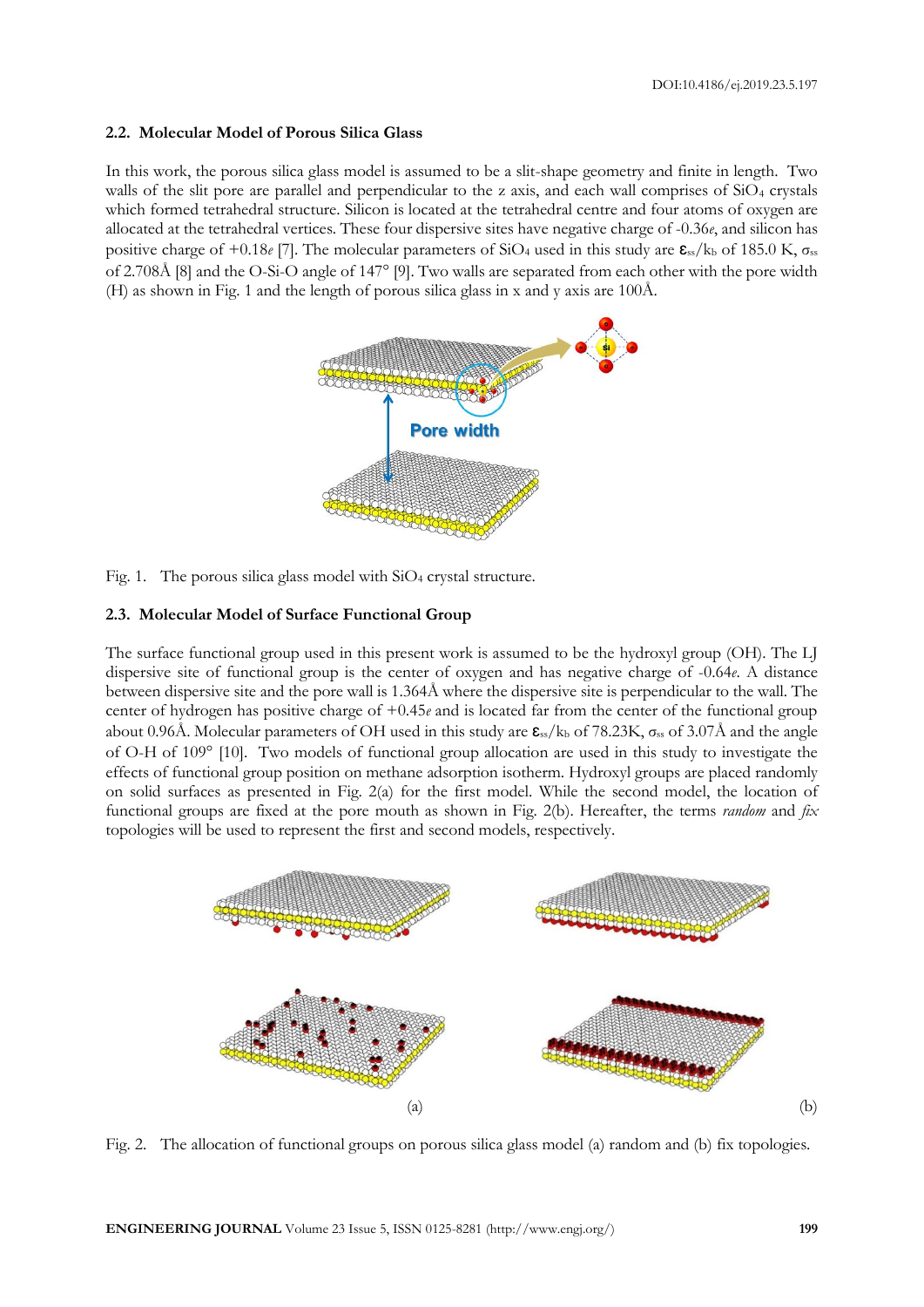## **2.4. Monte Carlo Simulation (MC) Method**

There are many types of Monte Carlo simulation methods used to investigate the adsorption behavior of fluid, however a Grand Canonical Monte Carlo (GCMC) simulation is chosen in this study. In the present study, the GCMC method has used to perform the adsorption isotherm of methane in porous silica glass. For the GCMC ensemble, we have to specify the pore volume, the chemical potential and the system temperature to obtain the adsorption isotherm. One GCMC cycle consists of one thousand trial moves, there are three types of moves in the GCMC ensemble; displacement move, insertion and deletion moves with equal probability. The number of cycles is 10,000 cycles for the equilibrium step, and additional 10,000 cycles are used in the sampling step. An empty box is used as the initial configuration, and the simulation is performed until there is no change in the number of particle (in statistical sense). The equation of state proposed by Johnson et al. [11] is used to evaluate the bulk gas pressure at a given chemical potential. Pore density (adsorption capacity) were evaluated by Eq. (2).

$$
\rho = \frac{\langle N \rangle}{V_{pore}} \tag{2}
$$

where  $N$  is number of particle and  $\leq$  > is defined as an average.

## **3. Results and Discussion**

## **3.1. Adsorption Isotherms**

The adsorption isotherms of CH<sub>4</sub> versus pressures for various pore widths (from 7 to 40Å) at 298 K are shown in Fig. 3. The solid model of random topology and 5% of functional group are used to obtain the adsorption isotherm. The adsorption of methane increases with pressures and the continuous pore filling of monolayer can be observed. The capillary condensation cannot be observed, this is due to that CH<sup>4</sup> behaves as supercritical fluid at 298 K. When pore width increases, the adsorption isotherm decreases, due to the less interaction between solid and methane in the case of larger width [12-14]. It is noted that the number of adsorbed molecules in the larger pore increases with pore width, although the pore density is decreased. The maximum adsorption isotherm can be obtained in the case of pore having width of  $7\text{\AA}$ , this is due to that methane having the collision diameter ( $\sigma_{ff}$ ) of 3.73Å can be packed tightly inside the pore. Therefore the maximum gas uptake can be obtained if the pore width is fitted tightly with the single layer of fluid at specific surface area and temperature [13].



Fig. 3. Methane adsorption isotherms for various pore widths with the random topology contained 5% of functional group at 298 K.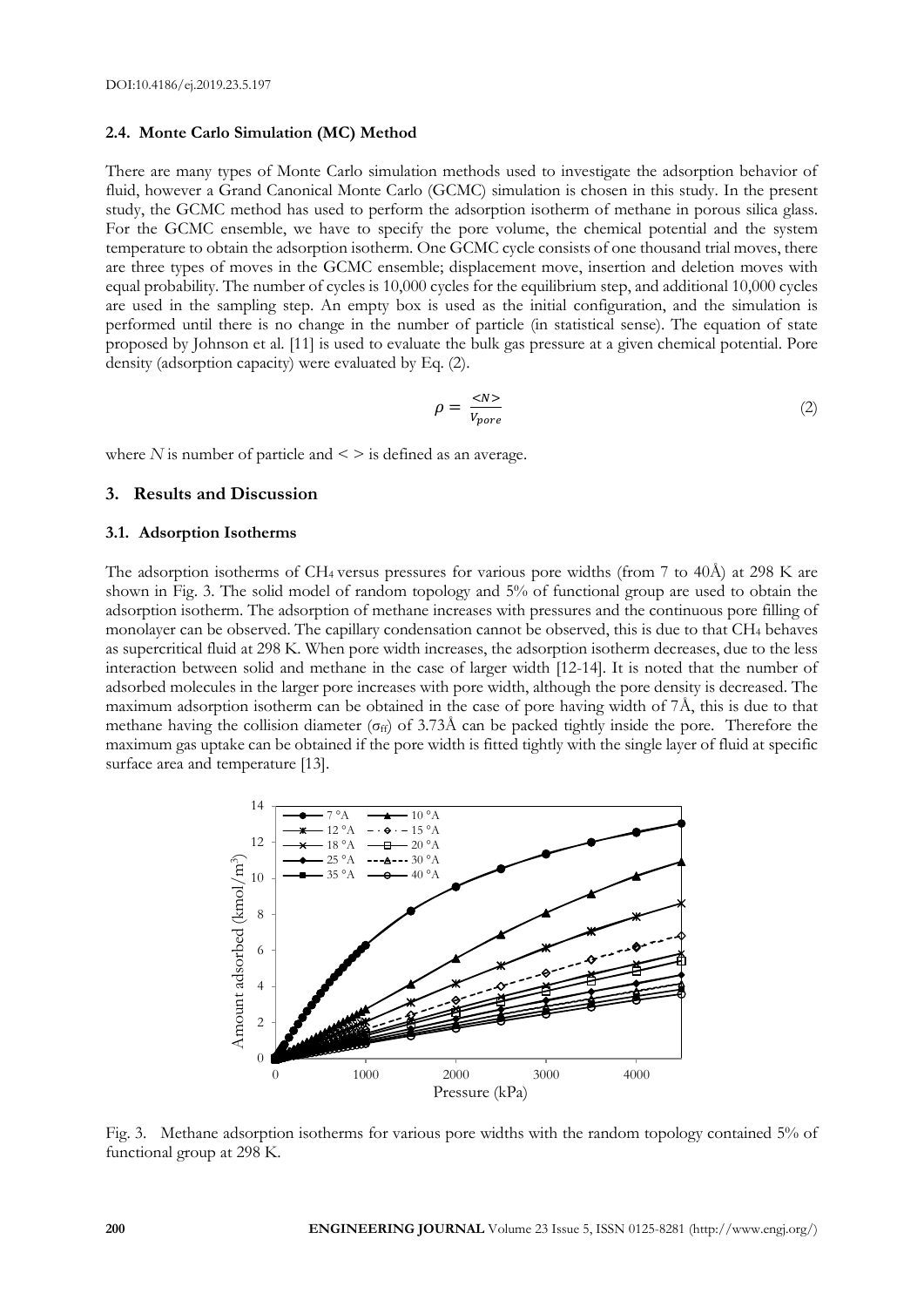#### **3.2. Effects of Temperature on Methane Adsorption**

The adsorption is carried out for the random pore topology and the concentration of functional group 5% at different temperatures. The adsorption isotherms of  $CH_4$  in pore having width of 10Å at 283 and 298K obtained by using the GCMC method are shown in Fig. 4. The isotherm obtained for methane adsorption at 283K is similar to that obtained at 298K, a single layer of pore layering phenomenon is observed. However the adsorption isotherm at 283K is greater than that at 298K, this suggests that adsorption of methane in porous glass is physical adsorption. The adsorbed molecules attain the greater energy to evaporate due to the exothermic process [15].



Fig. 4. Isotherms obtained for CH<sup>4</sup> adsorption in the random pore topology having width of 10Å and 5% of functional groups at 283 and 298K.

#### **3.3. Effects of Functional Group Concentration on Methane Adsorption**

In the previous section, we have shown how pore width and temperature affected on the adsorption behaviour, now turn to the effects of functional group concentration on adsorption of methane in porous silica glass at 298K. The isotherms obtained for CH<sup>4</sup> in the random pore topology contained either 5% or 10% of OH group and 10Å width are shown in Fig. 5. At low pressures, the functional group shows insignificant effect on adsorbed isotherm, the concentration of functional group becomes significant when pressures increase. The isotherm obtained in the case of 10% of OH group is less than that in the case of 5% of functional group, because the larger number of functional groups of 10% reduces the pore volume for methane adsorption. However an insignificant effect at lower pressures can imply that the pore blocking effect is not occurred in the case of methane adsorption.

## **3.4. Effects of Functional Group Topology on Methane Adsorption**

Having seen the functional group concentration effect, now the discussion for the effect of functional group topology on methane adsorption will be presented. Adsorption isotherms obtained for 10Å width with 10% of hydroxyl group at 298K for different functional group topologies are shown in Fig. 6. The isotherm obtained for the fix topology is greater than that for the random topology. The reason is that methane molecules interact with the functional group at the pore mouth and create the nucleation such that molecules can enter the pore and formed the monolayer, as shown in snapshots of Fig. 7. The adsorption isotherms obtained for both topologies are similar to that observed in the experiment. Snapshots of methane adsorption for the random and fix topologies are also shown in Fig. 8, the formation of two contact layers adjacent to the two walls at low pressures is observed which is similar to the adsorption of fluid in activated carbon [16].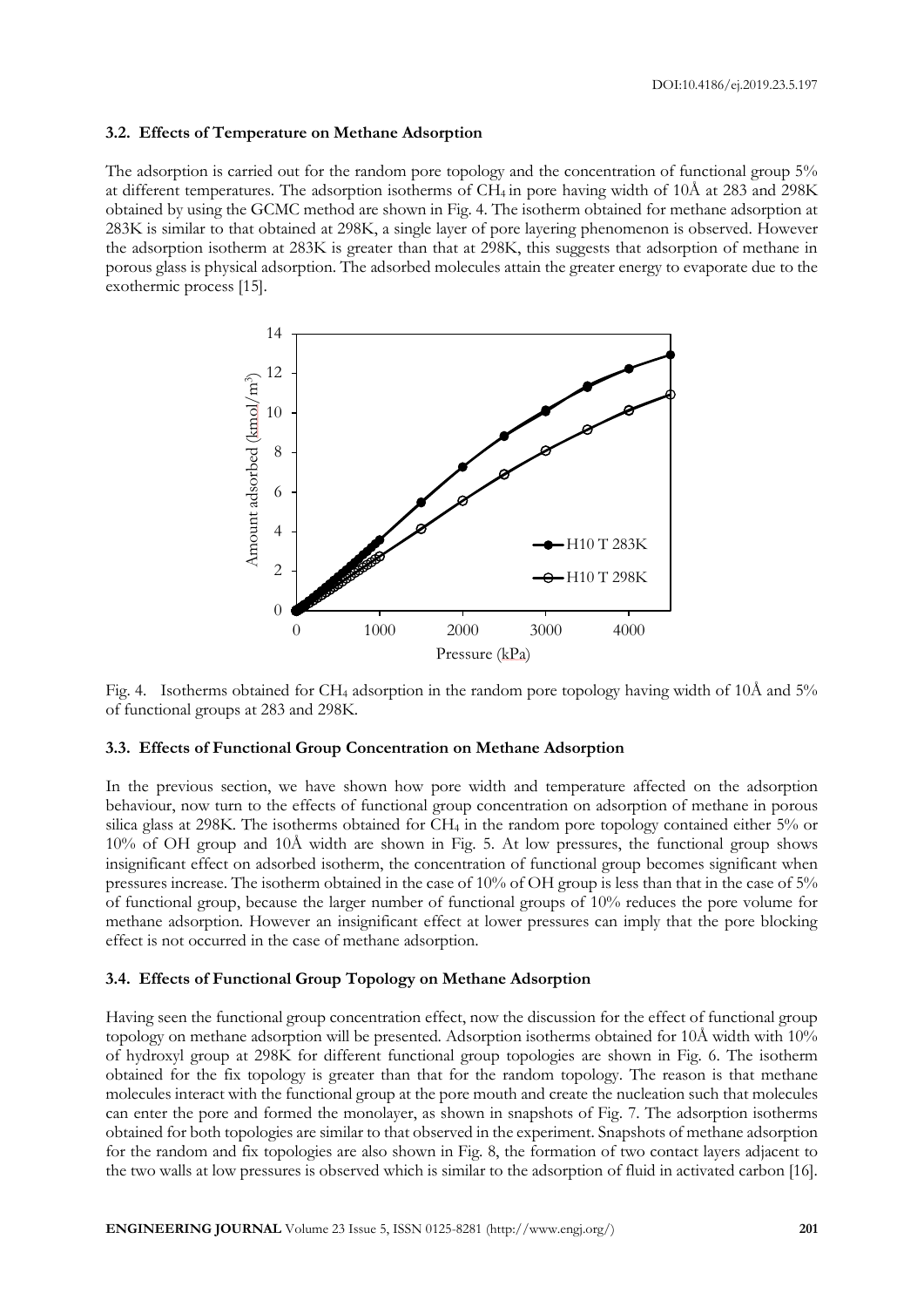

Fig. 5. Adsorption isotherms of CH<sup>4</sup> in pore having width of 10Å with different concentration of functional group at 298K.



Fig. 6. Adsorption isotherms of methane at 298K in pore having width of 10Å with different functional group topologies.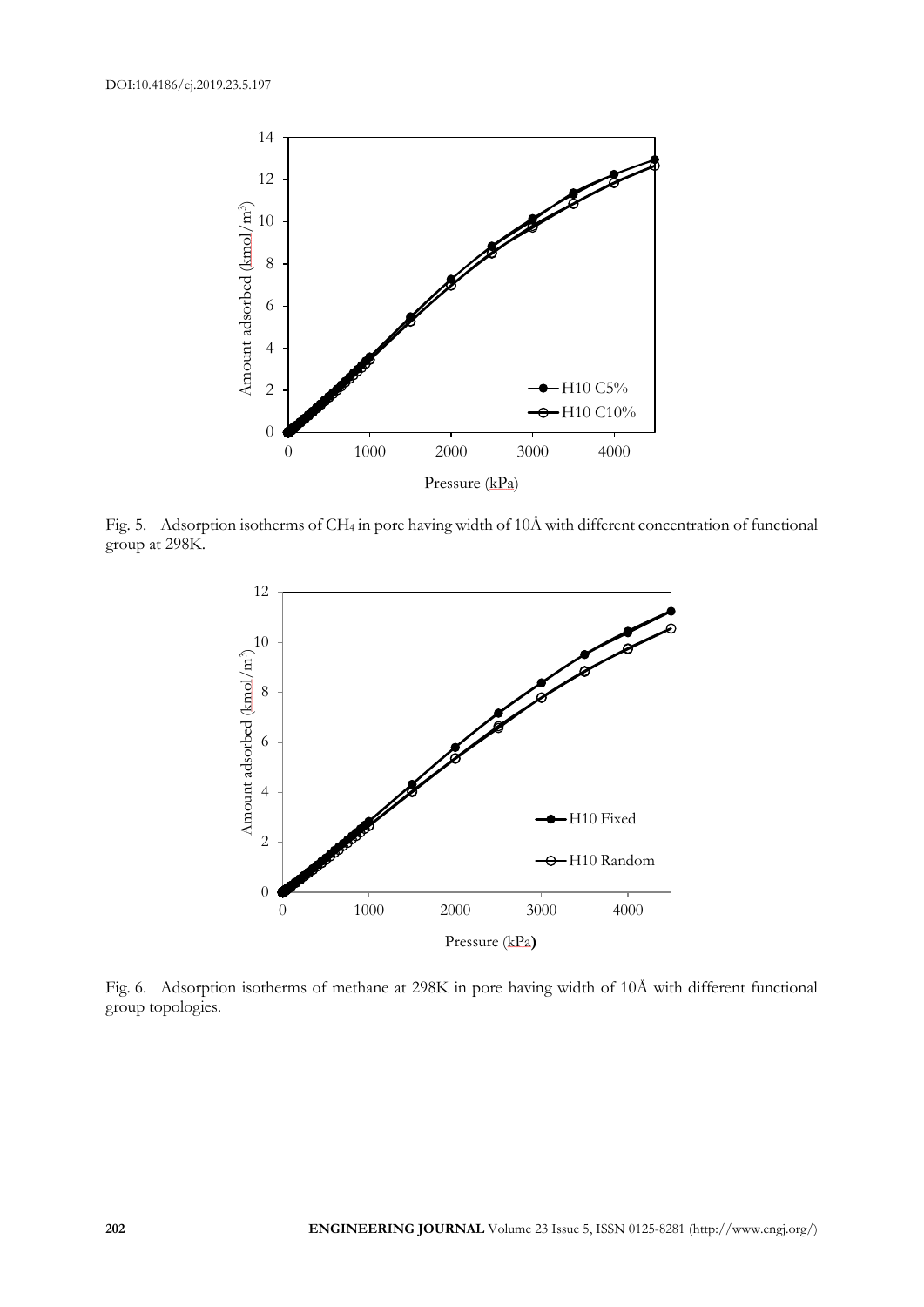

Fig. 7. Snapshots of methane particles in heterogeneous porous glass of 10Å width contained 10% of functional group for the fix topology. In these figures, white spheres represent oxygen atoms of SiO4, yellow spheres represent silicon atoms, red spheres represent oxygen atom of functional group, small blue spheres represent hydrogen atoms of functional group and green spheres represent methane particles.



Fig. 8. Snapshots of methane particles in heterogeneous porous glass of 10Å width contained 10% of functional group for the random (a) and fix (b) topologies.

## **4. Conclusion**

In this paper, the adsorptions of CH<sup>4</sup> in finite-length slit pores of porous silica glass in the presence and absence of functional group are presented. The adsorption of methane in heterogeneous finite-length pore is quite similar to that in homogeneous finite-length pore. The continuous adsorption isotherm of the formation of monolayer at room temperature can be observed, and the adsorption isotherm decreases if the pore width increases due to the weak interaction between fluid and solid. The adsorption decreases by increasing temperature resulting the exothermic process of methane adsorption in porous silica glass. The adsorption decreases with an increase of functional group due to the decreasing of pore volume at high pressures. The topology of functional group also affects the adsorption of methane in porous glass, the adsorption for fix allocation of functional groups at the pore mouth is greater than that allocated randomly. This is due to the greater interaction between fluid and functional group at pore mouth which becomes the nucleation for further adsorption inside the pore.

## **Acknowledgements**

This work is supported by Suranaree University of Technology, we also acknowledge The Thailand Research Fund for financial support to Chontira Boonfung via RGJ PhD scholarship batch number 12**.**